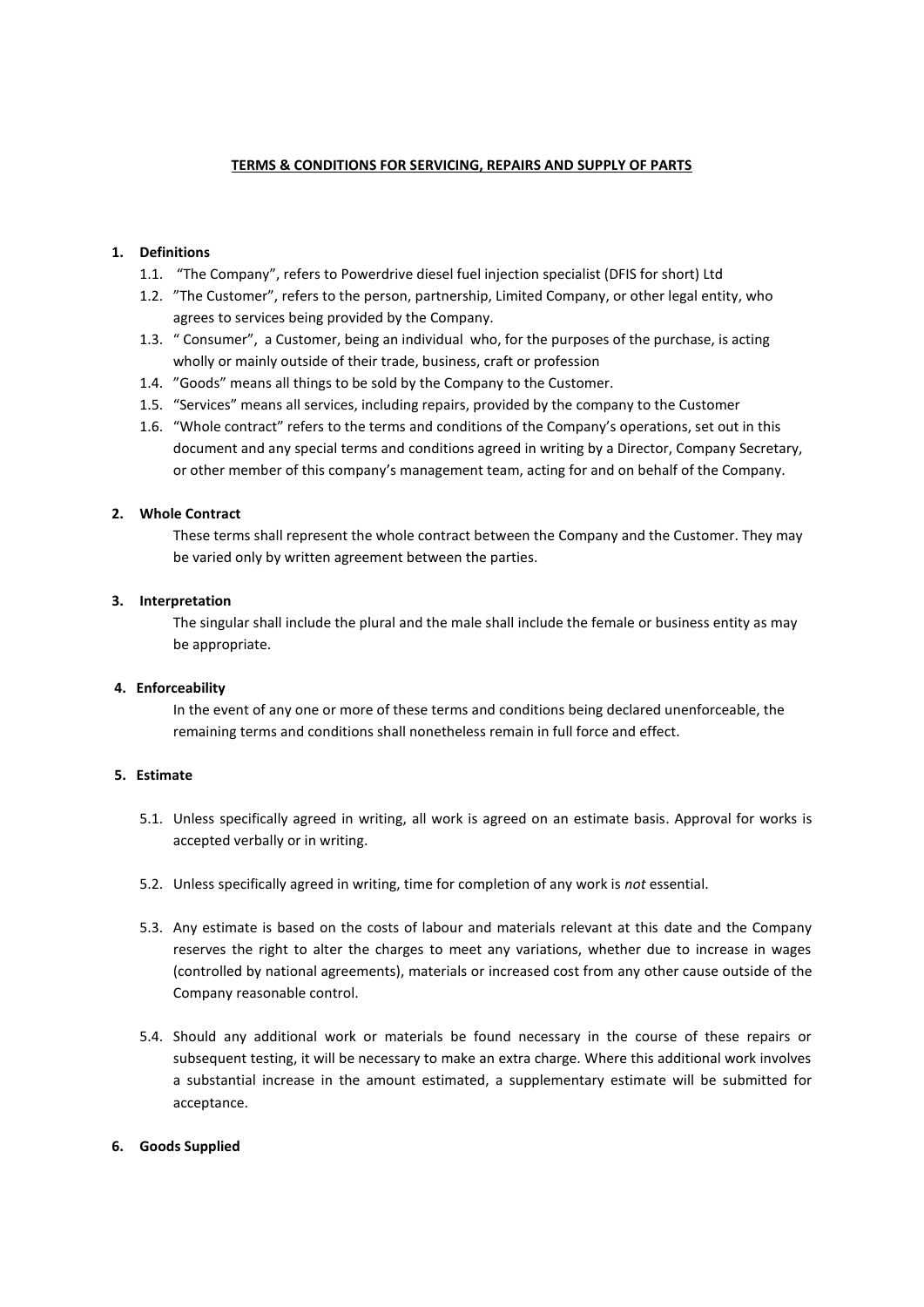- 6.1. Where the service includes the provision of goods, the Company reserves the right to impose a handling charge on goods returned for credit (which have been correctly supplied to order).
- 6.2. All 'Special Orders' correctly supplied and of satisfactory quality will not be accepted for credit. Goods supplied that are of satisfactory quality will not be accepted for credit more than 7 working days from the date of issue of an invoice.
- 6.3. Worn units will only be accepted in a clean and oil free condition.
- 6.4. All claims or queries pertaining to this invoice must be made within 7 working days of issue of an invoice quoting the invoice number.
- 6.5. In the event of cancellation, for any reason, the customer agrees to return any Goods to the Company's premises.
- 6.6. The title in any goods/services shall pass when payment has been received by the Company (and all cheques/bankers drafts cleared) and not on delivery. Until such time as the property in the goods passes to the Customer, the Company shall be entitled at any time to require the Customer to deliver up the goods and if the Customer fails to do so forthwith, to enter upon any premises of the Customer or any third party (including where the Customer is in administration/ receivership). The Customer must store the goods separately from other goods until paid for.

# **7. Variation**

Any variation agreed between the Company and the Customer regarding the Goods to be supplied shall be deemed to be an amendment to this Contract and shall not constitute a new contract.

### **8. Delivery**

- 8.1. The Company shall give the estimated time for the repair of a vehicle and shall make every effort to inform the Customer if this estimated time cannot be met, although the Company can accept no responsibility for delays outside its control.
- 8.2. Unless otherwise agreed in writing delivery of the Goods shall take place at the Dealer's premises.

# **9. Payment**

Payment in respect of any services or work undertaken shall be made on or prior to taking delivery of the vehicle unless a credit account has been opened.

### **10. Warranties**

10.1. Except where the Customer is acting as a Consumer, in so far as liability may be placed upon the Company by the Consumer Rights Act 2015 or any other statutory provision, or in respect of a vehicle subject to a manufacturer's warranty or other written warranty, no warranty is given or implied as to the quality of Goods or Services or their fitness for any particular purpose whether known to the Company or not.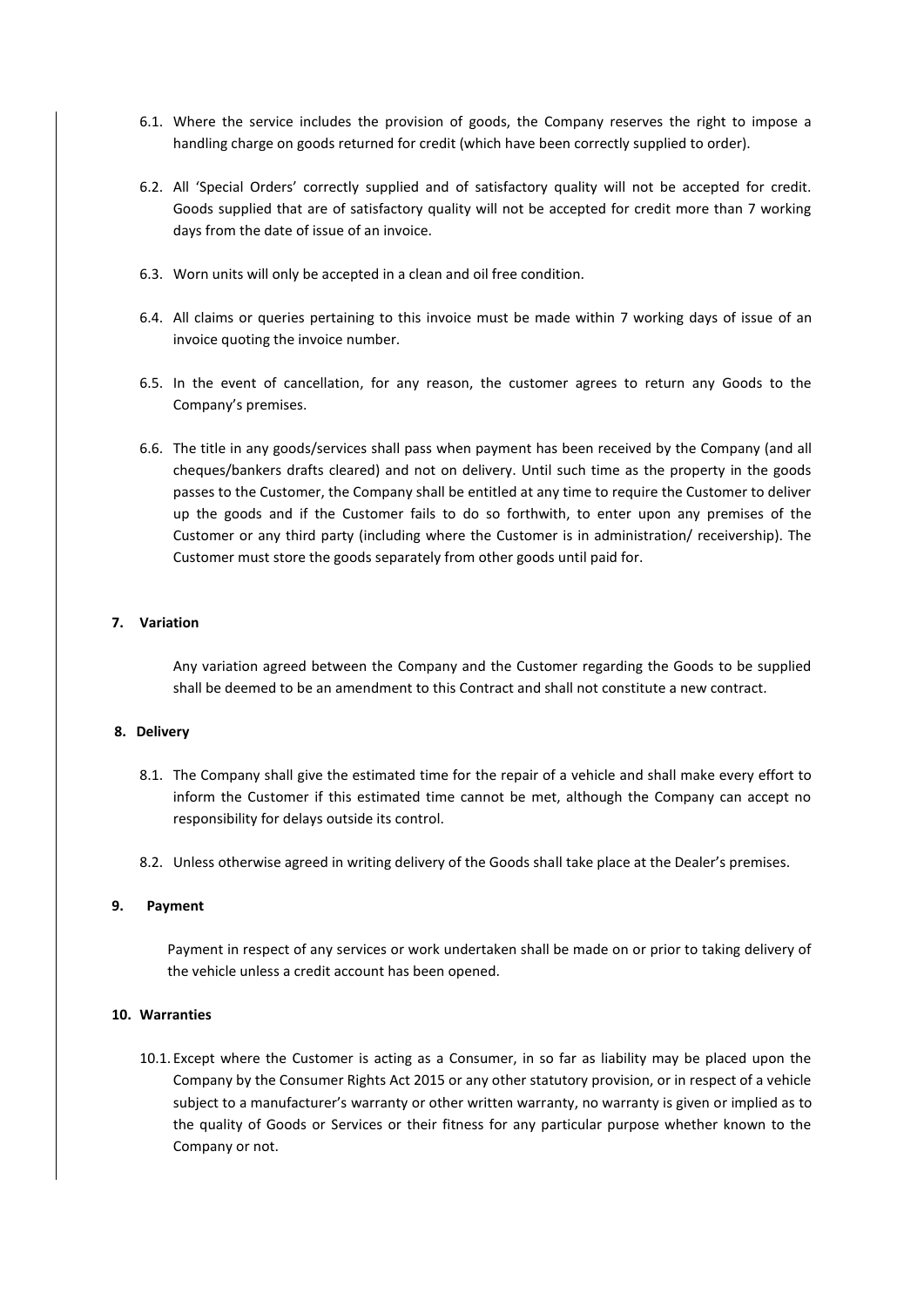- 10.2. The Company will, however, without prejudice to its right hereunder, correct all faults in goods or services carried out by the Company and occurring by reason of the Company's default or negligence and shown to be such to the Company's satisfaction.
- 10.3. Subject to clause 11.4 below, the Company assigns to the Customer, the benefits of any applicable manufacturer's warranty for parts fitted to a vehicle in the course of a repair or service. Further, the Company warrants its work free of defects in workmanship for a period of 12 months or 15000 miles, whichever occurs sooner from the date of completion of the work.
- 10.4. The Company's obligations under the contract shall be mitigated or removed if any defect is caused or worsened by any of the following:-
	- 10.4.1. Failure to notify the Company of the defect.
	- 10.4.2. Failure to afford the Company opportunity to rectify the problem.
	- 10.4.3. Subjecting the goods to misuse, negligence or accident or using the vehicle for racing, rallying or similar sports.
	- 10.4.4. Installation of a part into the goods not approved by either the manufacturer or the Company, or altering them in a way not approved by either the manufacturer or the Company.
	- 10.4.5. Failure to adhere to maintenance instructions regarding the care, treatment or upkeep of the goods, or in failing to have servicing and preventative maintenance carried out as recommended by either the manufacturer or the Company.

### **11. Liability**

Where the Company contracts to carry out a defined repair or diagnostic operation, the Company's liability shall be limited to the performance of such work as may be defined by the standard manufacturer's schedule as coming within the scope of such operation.

# **12. Use of the Customer's Vehicle**

The Company and its employees and agents are expressly authorized to use the customer's vehicle on the highway and elsewhere for all purposes in connection with the work outlined. The Company undertakes to take reasonable care of the vehicle so used, and to provide legally required insurance of the vehicle.

# **13. Authority to Contract**

Goods supplied by the order of any person in the Customer's employment or by any person reasonably believed by the Company to be the Customer's agent or by any person to whom the Company is entitled to make delivery of the vehicle, shall be paid for by the Customer.

### **14. Authority to Uplift**

Where a person who, so far as the Company is aware, has authority to uplift Goods or Vehicles and does so, the Company shall have no liability to the Customer for any loss or damage resulting on any grounds whatsoever. It shall not be obligatory upon the Company to confirm the authority of any person reasonably believed to be the agent, or to have been at some time, connected with the Customer.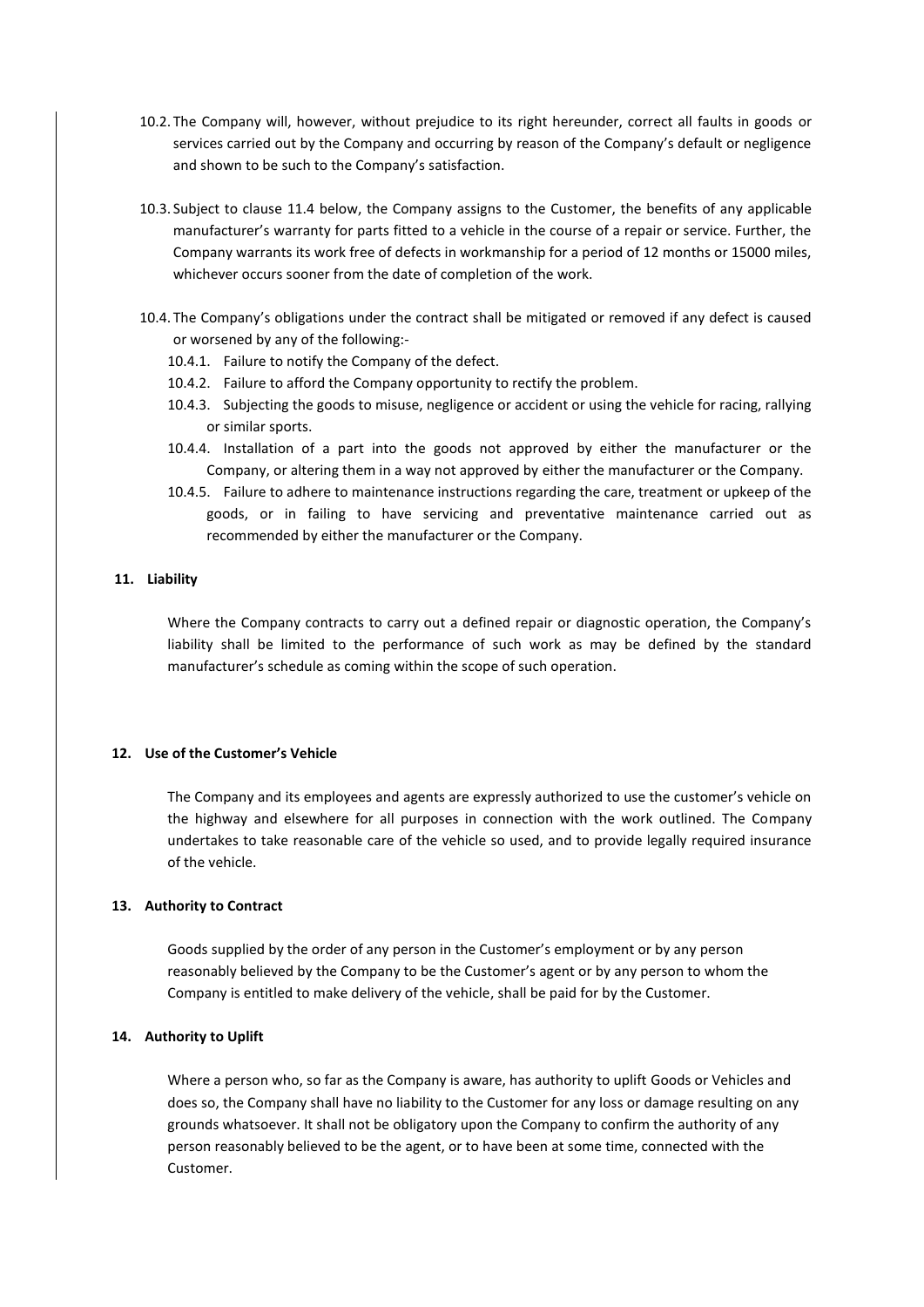# **15. Lien**

The customer acknowledges that the Company has a legal lien upon any vehicle or vehicles left with the Company for supply of goods and services for all monies due from the customer on any account.

#### **16. Risk / Delay**

Subject to the provisions of the Consumer Rights Act 2015 and any amendment thereof, vehicles, including components, fittings and contents are left with the Company entirely at the Customer's risk. The Company shall in no circumstances be liable for loss or damage thereto or for delay in completing service or repairs unless the same is caused by the negligence or default of the Company, its employees or agents.

#### **17. Bankruptcy / Insolvency of Customer**

If the Customer shall become bankrupt or insolvent or make any agreements with the creditors or allow a Receiver of their effects to be appointed or being a body corporate enter into liquidation, the Company shall have the right to terminate any agreement with the Customer subject to these conditions and henceforth cease to have any further obligation under the contract. In these circumstances the price for all the services rendered and goods supplied shall immediately become payable.

#### **18. Storage Charges**

If, following the completion of services the Customer's vehicle(s) is left at the Company's premises or the premises of the Company's agent, then the Company reserves the right to make a reasonable daily charge for the storage of the vehicle or vehicles.

# **19. Replacement Parts**

The Company shall obtain the Customer's express permission to repair or to fit repaired units where new parts quoted for are unavailable or not obtained within a reasonable time.

#### **20. Exchange Units**

In the event of a factory reconditioned unit being fitted, a surcharge may be made pending examination by the manufacturers to confirm that the unit is, in their opinion, fit for reconditioning within the Exchange Scheme. If the unit is accepted for reconditioning, and the manufacture's credit note is received, the surcharge will be cancelled

### **21. Disposal of Uncollected Goods**

Any vehicle which is not collected by the Customer and in respect of which payment for repairs carried out has not been made within three calendar months of the Customer having been advised of the completion of the work, may be sold by the Company and the cost of the repairs and any storage charges may be deducted by Company from the net proceeds of the sale of the vehicle. However, before proceeding to sell the vehicle the Company shall first give the Customer seven days written notice of its intention to do so which notice shall be sent by prepaid first class post to the address of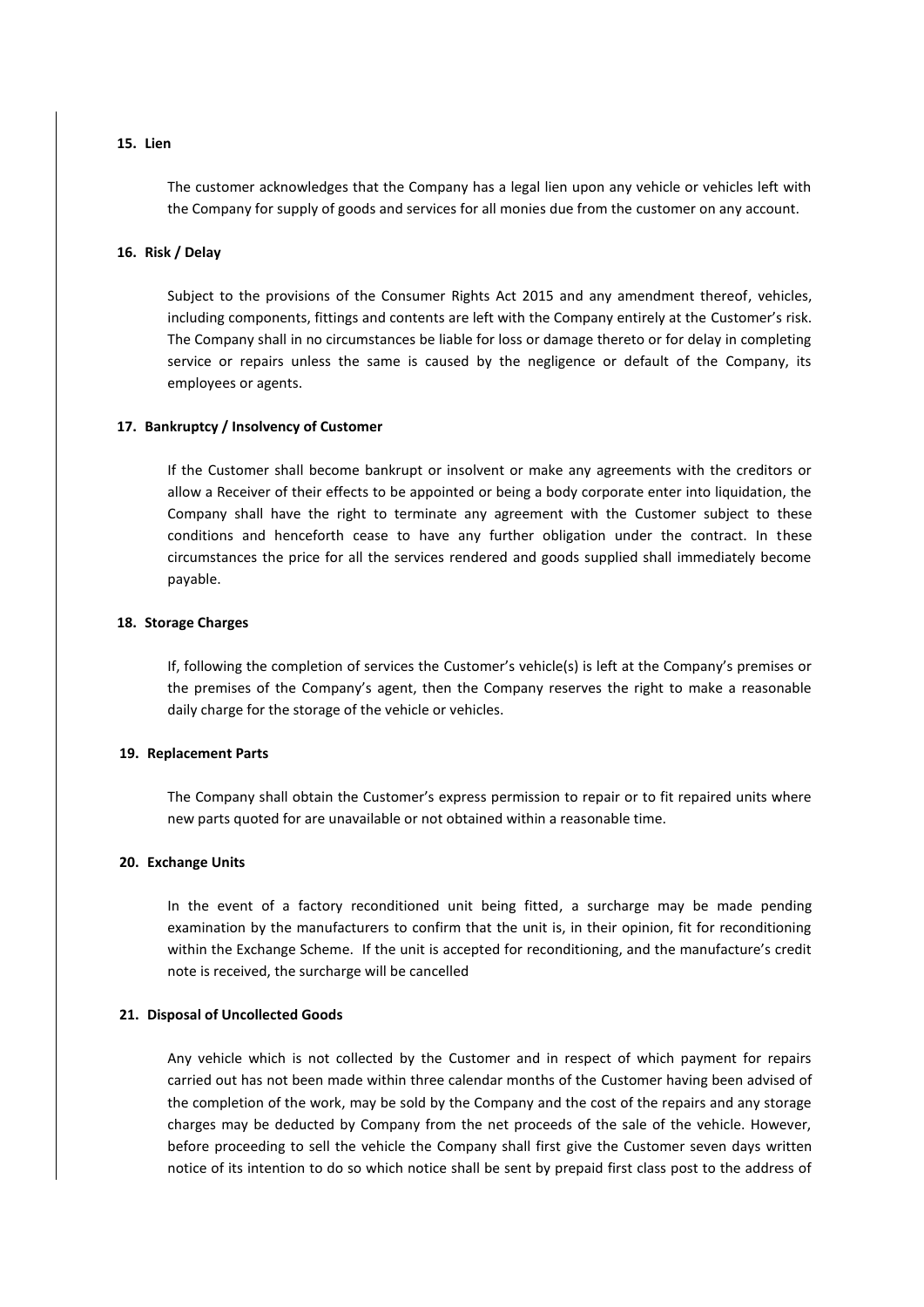the Customer last known to the Company and shall be deemed to have been received by the Customer on the day following the date of posting, or if that shall be a Sunday or a Public Holiday, to be the first working day thereafter. Any sale of the vehicle under this clause shall be by Public Auction and the Company shall after discharging the costs of the sale, the repairs and the storage charges, at its absolute discretion, either retain the balance for the benefit of the Customer or forward the same to the Customer at the Customer's last known address.

### **22. Data Protection**

- 22.1. The Company will hold the information overleaf for sales, service and warranty purposes as Data Controllers. This information may be passed to other carefully selected third party organizations. The Company, or they, may contact the Customer by email, telephone or letter to inform the Customer of products or services which may be of interest to the Customer, or the Customer may be asked to participate in a customer survey by either the Company, your vehicle manufacturer or third party. If the Customer does not want their information to be used in this way please notify us by writing to the Dealer Principal at the address shown overleaf.
- 22.2.All the agreements between the Company and the Customer are personal to the Customer. The Customer may not assign his rights or liabilities to any third party by any means.

#### **23. Distance Selling Regulations**

- 23.1.Where the Customer is acting as a Consumer, if this Agreement has been conducted without any face to face contact between the Company and the Customer, or anyone acting on each party's respective behalf, the Customer has the right to cancel this Agreement without giving any reason. The cancellation period will expire 14 days from the day on which the Customer first instructs us to carry out the service and no service can be performed within this period unless the Customer expressly requests we do so.
- 23.2. To exercise the right to cancel, the Customer must inform the company of their decision to cancel this Agreement in writing by clear statement (e.g. a letter sent by post, fax or email). The Customer may use the model cancellation form provided.
- 23.3. If the Customer requests any service to be provided during the 14 day period then they will lose the right to cancel this Agreement. The Customer shall pay the Company an amount which is in proportion to that service performed until they communicated their cancellation of the Agreement.
- 23.4. If the Customer cancels this Agreement, the Company will reimburse to the Customer all payments received from the Customer under this Agreement, without undue delay, and not later than:-
	- 23.4.1. 14 days after the date on which the Company receives any Goods back; or
	- 23.4.2. (if earlier) 14 days after the day you provide evidence that the Customer has returned any Goods; or
	- 23.4.3. if there were no Goods supplied, 14 days after the day on which the Company are informed about the Customer's decision to cancel this Agreement.
- 23.5. The Company will make the reimbursement using the same means of payment as the Customer has used for the initial transaction, unless the Customer has expressly agreed otherwise, but in any event the Customer will not incur any fees as a result of the reimbursement.